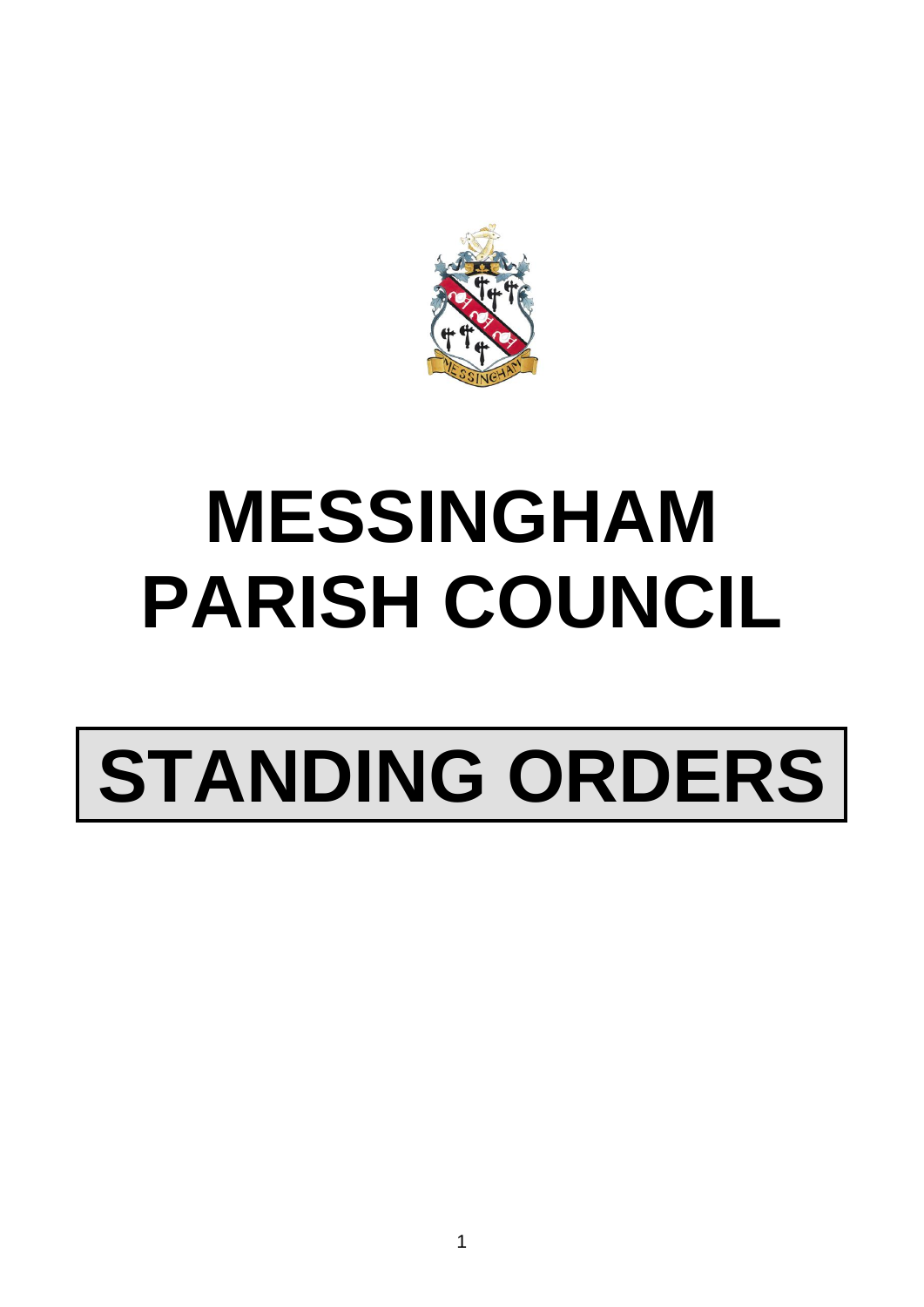### **MESSINGHAM PARISH COUNCIL STANDING ORDERS**

| 1.  |                                                            |
|-----|------------------------------------------------------------|
| 2.  |                                                            |
| 3.  |                                                            |
| 4.  |                                                            |
| 5.  |                                                            |
| 6.  | EXTRAORDINARY MEETINGS OF THE COUNCIL, COMMITTEES AND SUB- |
| 7.  |                                                            |
| 8.  |                                                            |
| 9.  | MOTIONS FOR A MEETING THAT REQUIRE WRITTEN NOTICE TO BE    |
| 10. | MOTIONS AT A MEETING THAT DO NOT REQUIRE WRITTEN NOTICE  8 |
| 11. |                                                            |
| 12. |                                                            |
| 13. |                                                            |
| 14. |                                                            |
| 15. |                                                            |
| 16. |                                                            |
| 17. |                                                            |
| 18. |                                                            |
| 19. |                                                            |
| 20. |                                                            |
| 21. | RESPONSIBILITIES UNDER DATA PROTECTION LEGISLATION 14      |
| 22. |                                                            |
| 23. |                                                            |
| 24. | <b>COMMUNICATING WITH DISTRICT AND COUNTY OR UNITARY</b>   |
| 25. |                                                            |
| 26. |                                                            |

Please note that **bold type** is used throughout this document for statutory or **mandatory requirements.** These standing orders are based upon the NALC model standing orders 2018.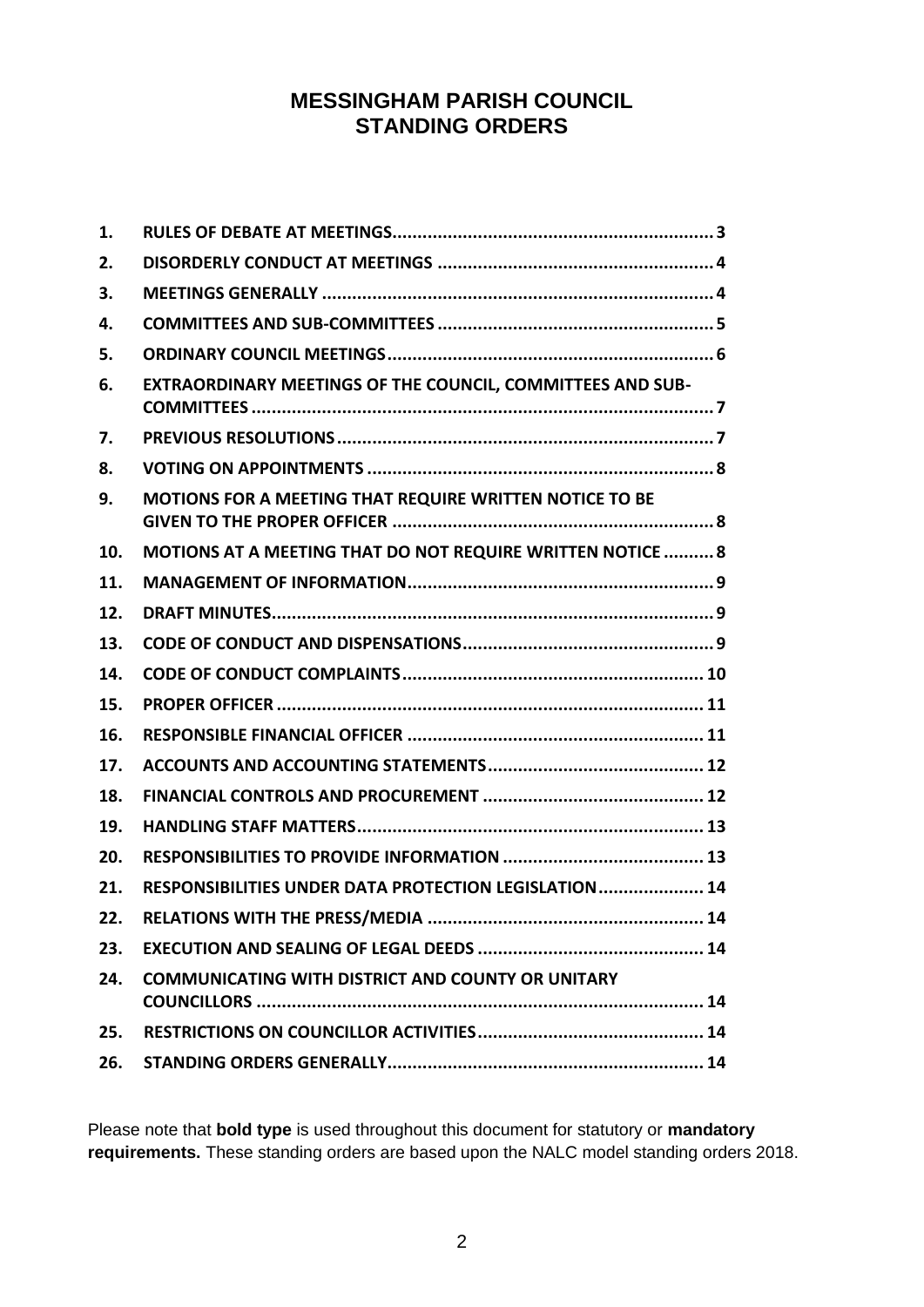#### **MESSINGHAM PARISH COUNCIL**

#### **STANDING ORDERS**

#### <span id="page-2-0"></span>**1. RULES OF DEBATE AT MEETINGS**

- a Motions on the agenda shall be considered in the order that they appear unless the order is changed at the discretion of the chairman of the meeting.
- b A motion (including an amendment) shall not be progressed unless it has been moved and seconded.
- c A motion on the agenda that is not moved by its proposer may be treated by the chairman of the meeting as withdrawn.
- d If a motion (including an amendment) has been seconded, it may be withdrawn by the proposer only with the consent of the seconder and the meeting.
- e An amendment is a proposal to remove or add words to a motion. It shall not negate the motion.
- f If an amendment to the original motion is carried, the original motion (as amended) becomes the substantive motion upon which further amendment(s) may be moved.
- g An amendment shall not be considered unless early verbal notice of it is given at the meeting and, if requested by the chairman of the meeting, is expressed in writing to the chairman.
- h A councillor may move an amendment to his own motion if agreed by the meeting. If a motion has already been seconded, the amendment shall be with the consent of the seconder and the meeting.
- i If there is more than one amendment to an original or substantive motion, the amendments shall be moved in the order directed by the chairman of the meeting.
- j Subject to standing order 1(k), only one amendment shall be moved and debated at a time, the order of which shall be directed by the chairman of the meeting.
- k One or more amendments may be discussed together if the chairman of the meeting considers this expedient but each amendment shall be voted upon separately.
- l A councillor may not move more than one amendment to an original or substantive motion.
- m The mover of an amendment has no right of reply at the end of debate on it.
- n Where a series of amendments to an original motion are carried, the mover of the original motion shall have a right of reply either at the end of debate on the first amendment or at the very end of debate on the final substantive motion immediately before it is put to the vote.
- o Unless permitted by the chairman of the meeting, a councillor may speak once in the debate on a motion except:
	- i. to speak on an amendment moved by another councillor;
	- ii. to move or speak on another amendment if the motion has been amended since he last spoke;
	- iii. to make a point of order;
	- iv. to give a personal explanation; or
	- v. to exercise a right of reply.
- p During the debate on a motion, a councillor may interrupt only on a point of order or a personal explanation and the councillor who was interrupted shall stop speaking. A councillor raising a point of order shall identify the standing order which he considers has been breached or specify the other irregularity in the proceedings of the meeting he is concerned by.
- q A point of order shall be decided by the chairman of the meeting and his decision shall be final.
- r When a motion is under debate, no other motion shall be moved except:
	- i. to amend the motion;
	- ii. to proceed to the next business;
	- iii. to adjourn the debate;
	- iv. to put the motion to a vote;
	- v. to ask a person to be no longer heard or to leave the meeting;
	- vi. to refer a motion to a committee or sub-committee for consideration;
	- vii. to exclude the public and press;
	- viii. to adjourn the meeting; or
	- ix. to suspend particular standing order(s) excepting those which reflect mandatory statutory or legal requirements.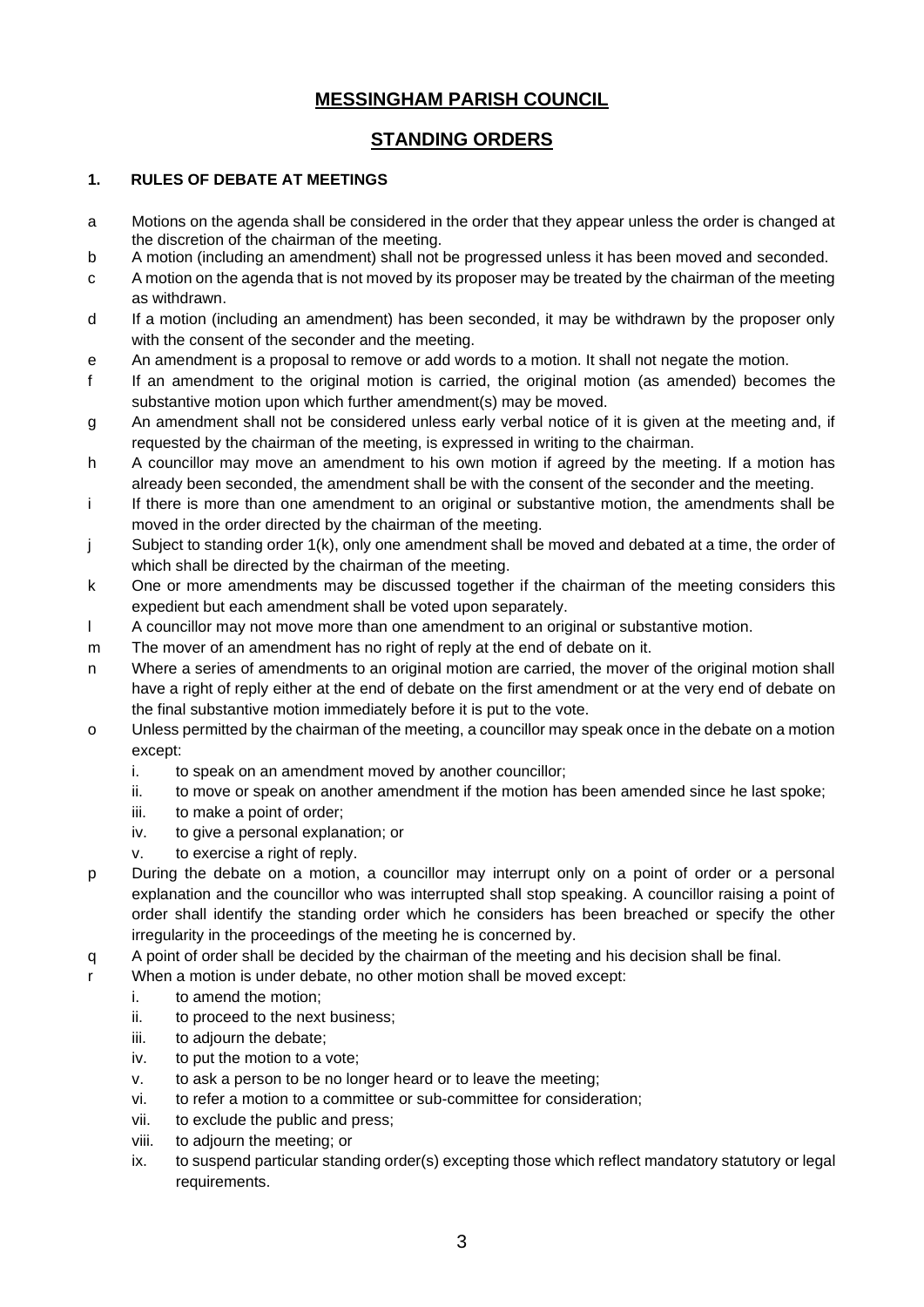- s Before an original or substantive motion is put to the vote, the chairman of the meeting shall be satisfied that the motion has been sufficiently debated and that the mover of the motion under debate has exercised or waived his right of reply.
- t Excluding motions moved under standing order 1(r), the contributions or speeches by a councillor shall relate only to the motion under discussion and shall not exceed 3 minutes without the consent of the chairman of the meeting.

#### <span id="page-3-0"></span>**2. DISORDERLY CONDUCT AT MEETINGS**

- a No person shall obstruct the transaction of business at a meeting or behave offensively or improperly. If this standing order is ignored, the chairman of the meeting shall request such person(s) to moderate or improve their conduct.
- b If person(s) disregard the request of the chairman of the meeting to moderate or improve their conduct, any councillor or the chairman of the meeting may move that the person be no longer heard or be excluded from the meeting. The motion, if seconded, shall be put to the vote without discussion.
- c If a resolution made under standing order 2(b) is ignored, the chairman of the meeting may take further reasonable steps to restore order or to progress the meeting. This may include temporarily suspending or closing the meeting.

#### <span id="page-3-1"></span>**3. MEETINGS GENERALLY**

| <b>Full Council meetings</b> |  |
|------------------------------|--|
| Committee meetings           |  |
| Sub-committee meetings       |  |

- a **Meetings shall not take place in premises which at the time of the meeting are used for the supply of alcohol, unless no other premises are available free of charge or at a reasonable cost.**
- b **The minimum three clear days for notice of a meeting does not include the day on which notice was issued, the day of the meeting, a Sunday, a day of the Christmas break, a day of the Easter break or of a bank holiday or a day appointed for public thanksgiving or mourning.**
- c **The minimum three clear days' public notice for a meeting does not include the day on which the notice was issued or the day of the meeting unless the meeting is convened at shorter notice.**
- ● d **Meetings shall be open to the public unless their presence is prejudicial to the public interest by reason of the confidential nature of the business to be transacted or for other special reasons. The public's exclusion from part or all of a meeting shall be by a resolution which shall give reasons for the public's exclusion.**
	- e Members of the public may make representations, answer questions and give evidence at a meeting which they are entitled to attend in respect of the business on the agenda during the public forum.
	- f The period of time designated for public participation at a meeting in accordance with standing order 3(e) shall not exceed 15 minutes unless directed by the chairman of the meeting.
	- g Subject to standing order 3(f), a member of the public shall not speak for more than 5 minutes.
	- h In accordance with standing order 3(e), a question shall not require a response at the meeting nor start a debate on the question. The chairman of the meeting may direct that a written or oral response be given.
	- i A person shall raise his hand when requesting to speak.
	- j A person who speaks at a meeting shall direct his comments to the chairman of the meeting.
	- k Only one person is permitted to speak at a time. If more than one person wants to speak, the chairman of the meeting shall direct the order of speaking.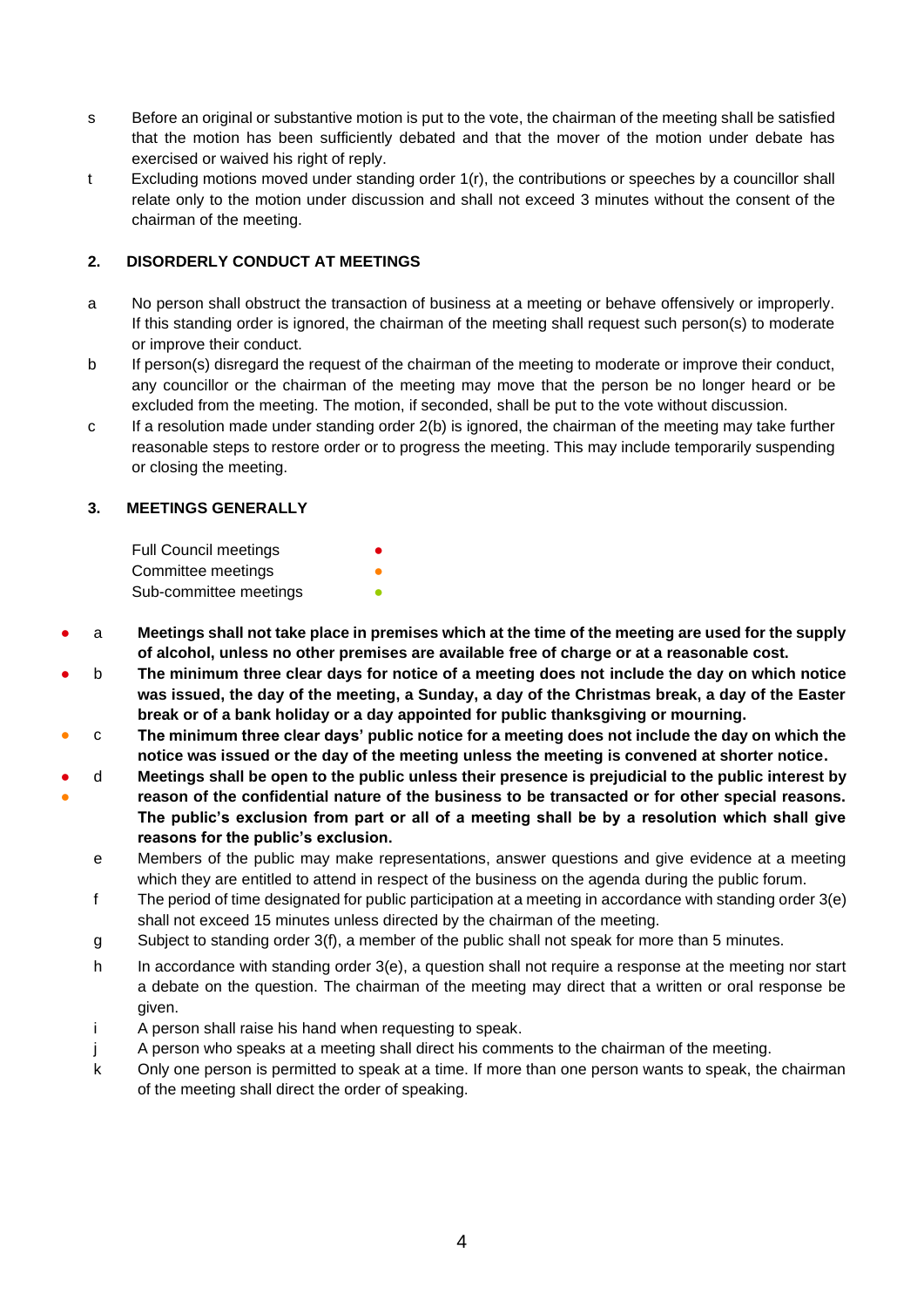- ● l **Subject to standing order 3(m), a person who attends a meeting is permitted to report on the meeting whilst the meeting is open to the public. To "report" means to film, photograph, make an audio recording of meeting proceedings, use any other means for enabling persons not present to see or hear the meeting as it takes place or later or to report or to provide oral or written commentary about the meeting so that the report or commentary is available as the meeting takes place or later to persons not present.**
- 。<br>【 m **A person present at a meeting may not provide an oral report or oral commentary about a meeting as it takes place without permission.**
- n **The press shall be provided with reasonable facilities for the taking of their report of all or part of**
- **a meeting at which they are entitled to be present.**
- o **Subject to standing orders which indicate otherwise, anything authorised or required to be done by, to or before the Chairman of the Council may in his absence be done by, to or before the Vice-Chairman of the Council (if there is one).**
- p **The Chairman of the Council, if present, shall preside at a meeting. If the Chairman is absent from a meeting, the Vice-Chairman of the Council (if there is one) if present, shall preside. If both the Chairman and the Vice-Chairman are absent from a meeting, a councillor as chosen by the councillors present at the meeting shall preside at the meeting.**
- ● q **Subject to a meeting being quorate, all questions at a meeting shall be decided by a majority of the councillors and non-councillors with voting rights present and voting.**
- ● ● r **The chairman of a meeting may give an original vote on any matter put to the vote, and in the case of an equality of votes may exercise his casting vote whether or not he gave an original vote.**

*See standing orders 5(h) and (i) for the different rules that apply in the election of the Chairman of the Council at the annual meeting of the Council.*

- s **Unless standing orders provide otherwise, voting on a question shall be by a show of hands. At the request of a councillor, the voting on any question shall be recorded so as to show whether each councillor present and voting gave his vote for or against that question.** Such a request shall be made before moving on to the next item of business on the agenda.
	- t The minutes of a meeting shall include an accurate record of the following:
		- i. the time and place of the meeting;
		- ii. the names of councillors who are present and the names of councillors who are absent;
		- iii. interests that have been declared by councillors and non-councillors with voting rights;
		- iv. the grant of dispensations (if any) to councillors and non-councillors with voting rights;
		- v. whether a councillor or non-councillor with voting rights left the meeting when matters that they held interests in were being considered;
		- vi. if there was a public participation session; and
		- vii. the resolutions made.

●

● ● ●

● ● ● u **A councillor or a non-councillor with voting rights who has a disclosable pecuniary interest or another interest as set out in the Council's code of conduct in a matter being considered at a meeting is subject to statutory limitations or restrictions under the code on his right to participate and vote on that matter.**

**No business may be transacted at a meeting unless at least one-third of the whole number of members of the Council are present and in no case shall the quorum of a meeting be less than three.**

*See standing order 4d(vi) for the quorum of a committee or sub-committee meeting.* 

- w **If a meeting is or becomes inquorate no business shall be transacted** and the meeting shall be closed. The business on the agenda for the meeting shall be adjourned to another meeting.
- <span id="page-4-0"></span>**4. COMMITTEES AND SUB-COMMITTEES**
- a **Unless the Council determines otherwise, a committee may appoint a sub-committee whose terms of reference and members shall be determined by the committee.**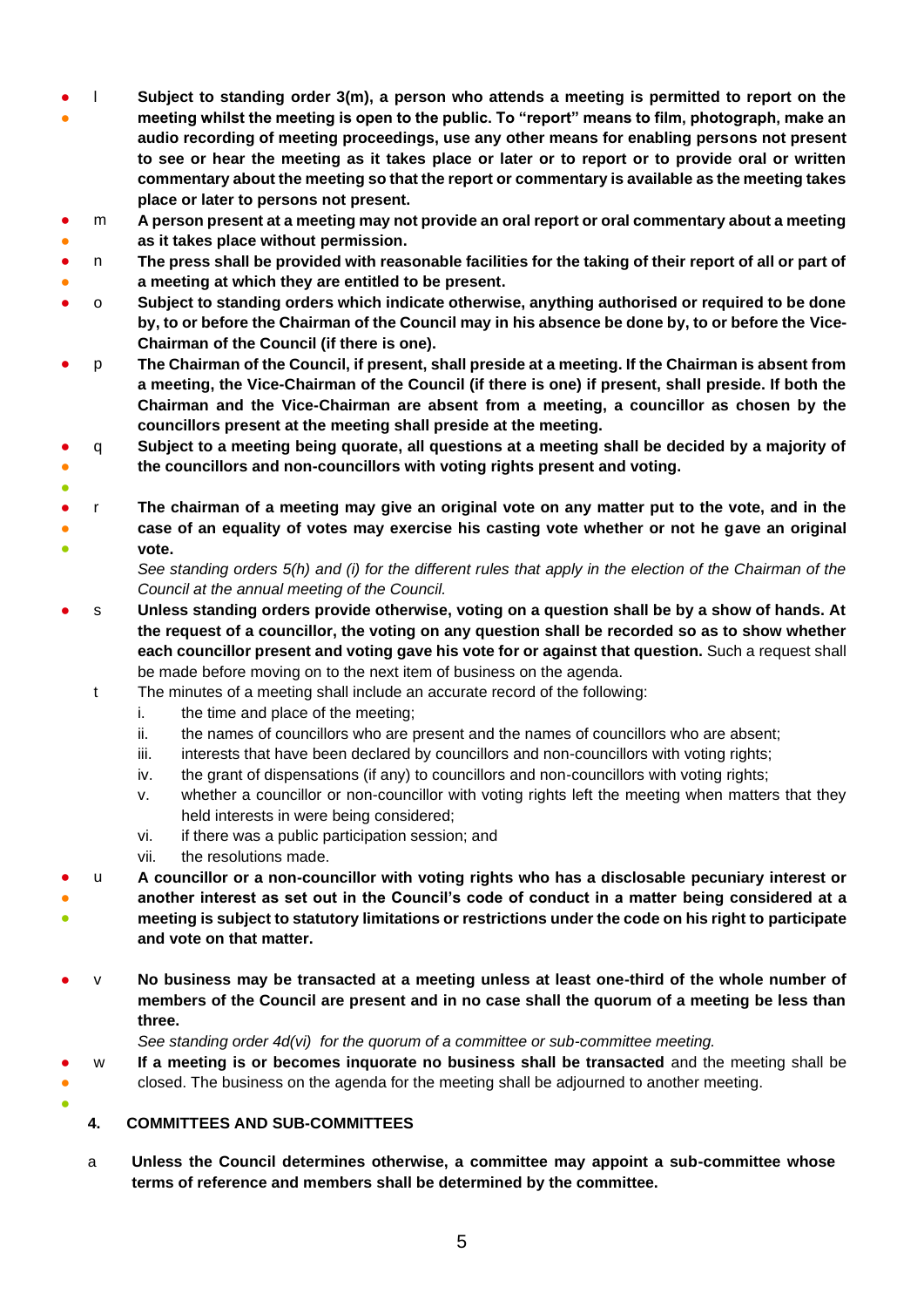- b **The members of a committee may include non-councillors unless it is a committee which regulates and controls the finances of the Council.**
- c **Unless the Council determines otherwise, all the members of an advisory committee and a subcommittee of the advisory committee may be non-councillors.**
- d The Council may appoint standing committees or other committees as may be necessary, and:
	- i. shall determine their terms of reference;
	- ii. shall determine the number and time of the ordinary meetings of a standing committee up until the date of the next annual meeting of the Council;
	- iii. shall, subject to standing orders 4(b) and (c), appoint and determine the terms of office of members of such a committee;
	- iv. shall, after it has appointed the members of a standing committee, appoint the chairman of the standing committee, which unless otherwise determined shall be the Chairman of the Council;
	- v. shall permit a committee other than a standing committee, to appoint its own chairman at the first meeting of the committee, which unless otherwise determined shall be the Chairman of the Council;
	- vi. shall determine the place, notice requirements and quorum for a meeting of a committee and a sub-committee which, in both cases, shall be no less than three;
	- vii. shall determine if the public may participate at a meeting of a committee;
	- viii. shall determine if the public and press are permitted to attend the meetings of a sub-committee and also the advance public notice requirements, if any, required for the meetings of a subcommittee;
	- ix. shall determine if the public may participate at a meeting of a sub-committee that they are permitted to attend; and
	- x. may dissolve a committee or a sub-committee.

#### <span id="page-5-0"></span>**5. ORDINARY COUNCIL MEETINGS**

- a **In an election year, the annual meeting of the Council shall be held on or within 14 days following the day on which the councillors elected take office.**
- b **In a year which is not an election year, the annual meeting of the Council shall be held on such day in May as the Council decides.**
- c **If no other time is fixed, the annual meeting of the Council shall take place at 6pm.**
- d **In addition to the annual meeting of the Council, at least three other ordinary meetings shall be held in each year on such dates and times as the Council decides.** Meetings of the Full Council shall be held on the second Monday in each calendar month at Messingham Village Hall at 7pm unless the Council decides otherwise at a previous meeting.
- e **The first business conducted at the annual meeting of the Council shall be the election of the Chairman and Vice-Chairman (if there is one) of the Council.**
- f **The Chairman of the Council, unless he has resigned or becomes disqualified, shall continue in office and preside at the annual meeting until his successor is elected at the next annual meeting of the Council.**
- g **The Vice-Chairman of the Council, if there is one, unless he resigns or becomes disqualified, shall hold office until immediately after the election of the Chairman of the Council at the next annual meeting of the Council.**
- h **In an election year, if the current Chairman of the Council has not been re-elected as a member of the Council, he shall preside at the annual meeting until a successor Chairman of the Council has been elected. The current Chairman of the Council shall not have an original vote in respect of the election of the new Chairman of the Council but shall give a casting vote in the case of an equality of votes.**
- i **In an election year, if the current Chairman of the Council has been re-elected as a member of the Council, he shall preside at the annual meeting until a new Chairman of the Council has been elected. He may exercise an original vote in respect of the election of the new Chairman of the Council and shall give a casting vote in the case of an equality of votes.**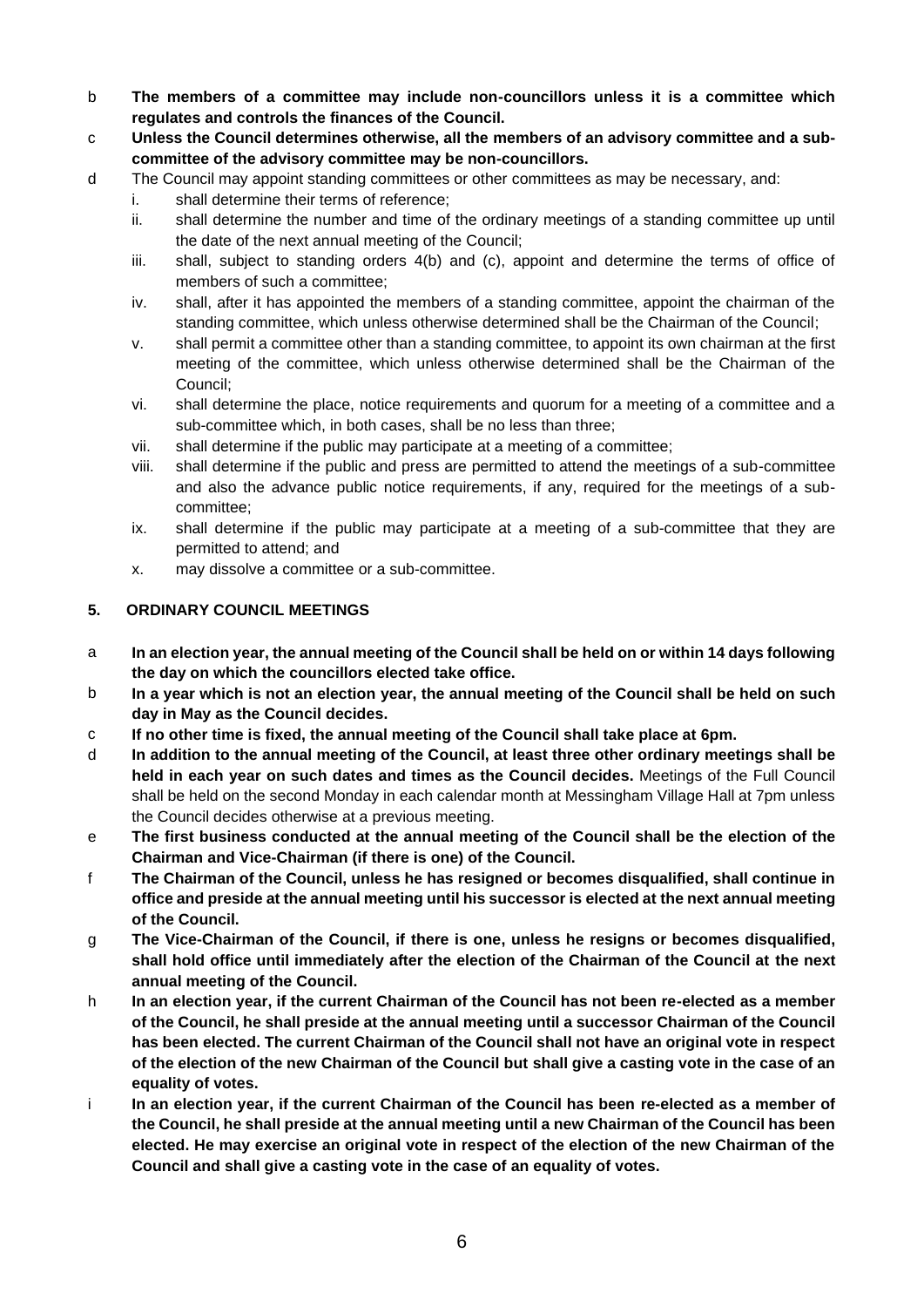- j Following the election of the Chairman of the Council and Vice-Chairman (if there is one) of the Council at the annual meeting, the business shall include:
	- i. **In an election year, delivery by the Chairman of the Council and councillors of their acceptance of office forms unless the Council resolves for this to be done at a later date. In a year which is not an election year, delivery by the Chairman of the Council of his acceptance of office form unless the Council resolves for this to be done at a later date;**
	- ii. Confirmation of the accuracy of the minutes of the last meeting of the Council;
	- iii. Receipt of the minutes of the last meeting of a committee;
	- iv. Consideration of the recommendations made by a committee;
	- v. Review of delegation arrangements to committees, sub-committees, staff and other local authorities;
	- vi. Review of the terms of reference for committees;
	- vii. Appointment of members to existing committees;
	- viii. Appointment of any new committees in accordance with standing order 4;
	- ix. Review and adoption of appropriate standing orders and financial regulations;
	- x. Review of arrangements (including legal agreements) with other local authorities, not-for-profit bodies and businesses;
	- xi. Review of representation on or work with external bodies and arrangements for reporting back;
	- xii. In an election year, to make arrangements with a view to the Council becoming eligible to exercise the general power of competence in the future;
	- xiii. Review of inventory of land and other assets including buildings and office equipment;
	- xiv. Confirmation of arrangements for insurance cover in respect of all insurable risks;
	- xv. Review of the Council's and/or staff subscriptions to other bodies;
	- xvi. Review of the Council's complaints procedure;
	- xvii. Review of the Council's policies, procedures and practices in respect of its obligations under freedom of information and data protection legislation (*see also standing orders 11, 20 and 21*);
	- xviii. Review of the Council's policy for dealing with the press/media;
	- xix. Determining the time and place of ordinary meetings of the Council up to and including the next annual meeting of the Council.

#### <span id="page-6-0"></span>**6. EXTRAORDINARY MEETINGS OF THE COUNCIL, COMMITTEES AND SUB-COMMITTEES**

- a **The Chairman of the Council may convene an extraordinary meeting of the Council at any time.**
- b **If the Chairman of the Council does not call an extraordinary meeting of the Council within seven days of having been requested in writing to do so by two councillors, any two councillors may convene an extraordinary meeting of the Council. The public notice giving the time, place and agenda for such a meeting shall be signed by the two councillors.**
- c The chairman of a committee (or a sub-committee) may convene an extraordinary meeting of the committee (or the sub-committee) at any time.
- d If the chairman of a committee (or a sub-committee) does not call an extraordinary meeting within seven days of having been requested to do so by two members of the committee (or the sub-committee), any two members of the committee (or the sub-committee) may convene an extraordinary meeting of the committee (or a sub-committee).

#### <span id="page-6-1"></span>**7. PREVIOUS RESOLUTIONS**

- a A resolution shall not be reversed within six months except either by a special motion, which requires written notice by at least five councillors to be given to the Proper Officer in accordance with standing order 9, or by a motion moved in pursuance of the recommendation of a committee or a sub-committee.
- b When a motion moved pursuant to standing order 7(a) has been disposed of, no similar motion may be moved for a further six months.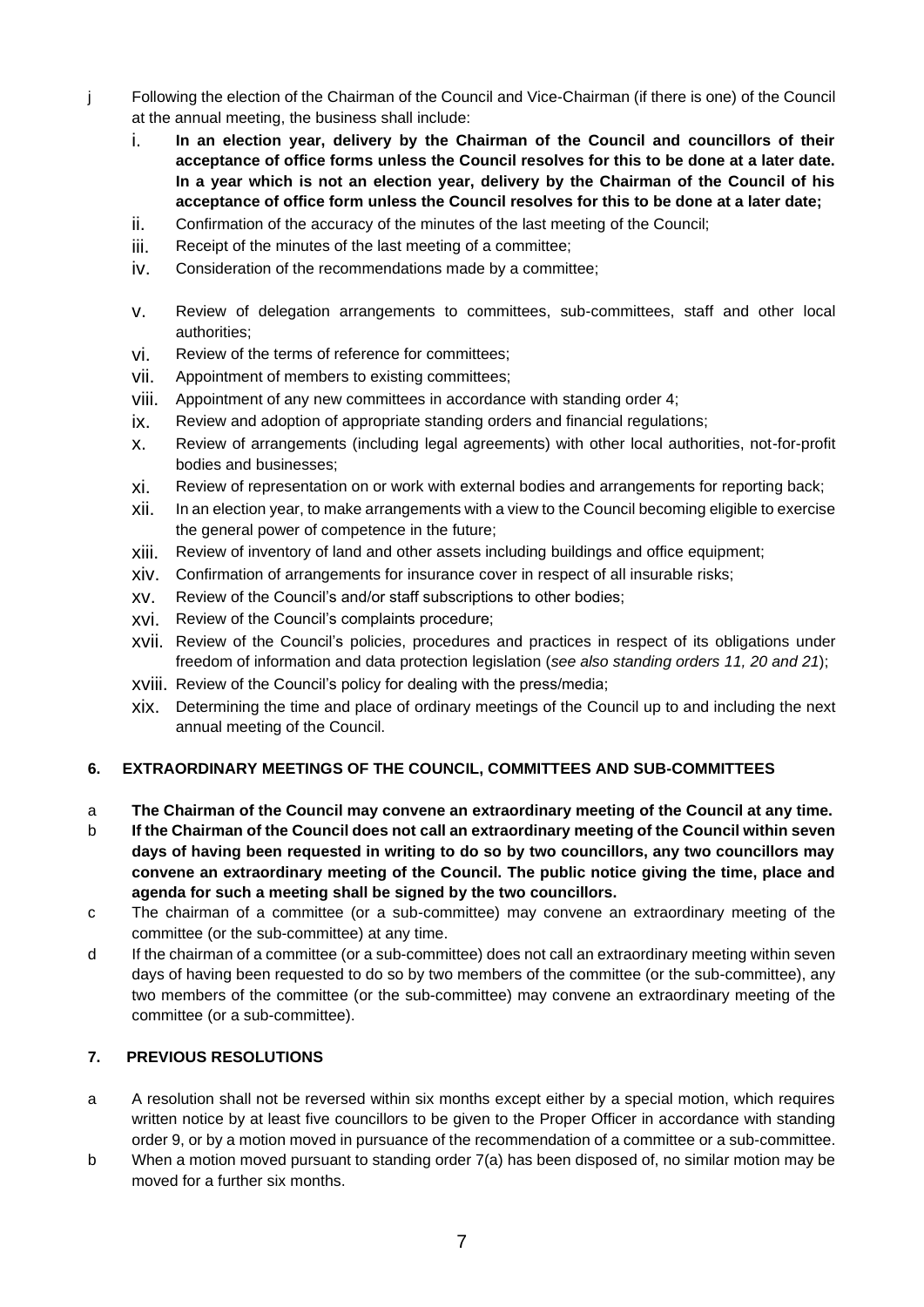#### <span id="page-7-0"></span>**8. VOTING ON APPOINTMENTS**

a Where more than two persons have been nominated for a position to be filled by the Council and none of those persons has received an absolute majority of votes in their favour, the name of the person having the least number of votes shall be struck off the list and a fresh vote taken. This process shall continue until a majority of votes is given in favour of one person. A tie in votes may be settled by the casting vote exercisable by the chairman of the meeting.

#### <span id="page-7-1"></span>**9. MOTIONS FOR A MEETING THAT REQUIRE WRITTEN NOTICE TO BE GIVEN TO THE PROPER OFFICER**

- a A motion shall relate to the responsibilities of the meeting for which it is tabled and in any event shall relate to the performance of the Council's statutory functions, powers and obligations or an issue which specifically affects the Council's area or its residents.
- b No motion may be moved at a meeting unless it is on the agenda and the mover has given written notice of its wording to the Proper Officer at least seven clear days before the meeting. Clear days do not include the day of the notice or the day of the meeting.
- c The Proper Officer may, before including a motion on the agenda received in accordance with standing order 9(b), correct obvious grammatical or typographical errors in the wording of the motion.
- d If the Proper Officer considers the wording of a motion received in accordance with standing order 9(b) is not clear in meaning, the motion shall be rejected until the mover of the motion resubmits it, so that it can be understood, in writing, to the Proper Officer at least five clear days before the meeting.
- e If the wording or subject of a proposed motion is considered improper, the Proper Officer shall consult with the chairman of the forthcoming meeting or, as the case may be, the councillors who have convened the meeting, to consider whether the motion shall be included in the agenda or rejected.
- f The decision of the Proper Officer as to whether or not to include the motion on the agenda shall be final.
- g Motions received shall be recorded and numbered in the order that they are received.
- h Motions rejected shall be recorded with an explanation by the Proper Officer of the reason for rejection.

#### <span id="page-7-2"></span>**10. MOTIONS AT A MEETING THAT DO NOT REQUIRE WRITTEN NOTICE**

- a The following motions may be moved at a meeting without written notice to the Proper Officer:
	- i. to correct an inaccuracy in the draft minutes of a meeting;
	- ii. to move to a vote;
	- iii. to defer consideration of a motion;
	- iv. to refer a motion to a particular committee or sub-committee;
	- v. to appoint a person to preside at a meeting;
	- vi. to change the order of business on the agenda;
	- vii. to proceed to the next business on the agenda;
	- viii. to require a written report;
	- ix. to appoint a committee or sub-committee and their members;
	- x. to extend the time limits for speaking;
	- xi. to exclude the press and public from a meeting in respect of confidential or other information which is prejudicial to the public interest;
	- xii. to not hear further from a councillor or a member of the public;
	- xiii. to exclude a councillor or member of the public for disorderly conduct;
	- xiv. to temporarily suspend the meeting;
	- xv. to suspend a particular standing order (unless it reflects mandatory statutory or legal requirements);
	- xvi. to adjourn the meeting; or
	- xvii. to close the meeting.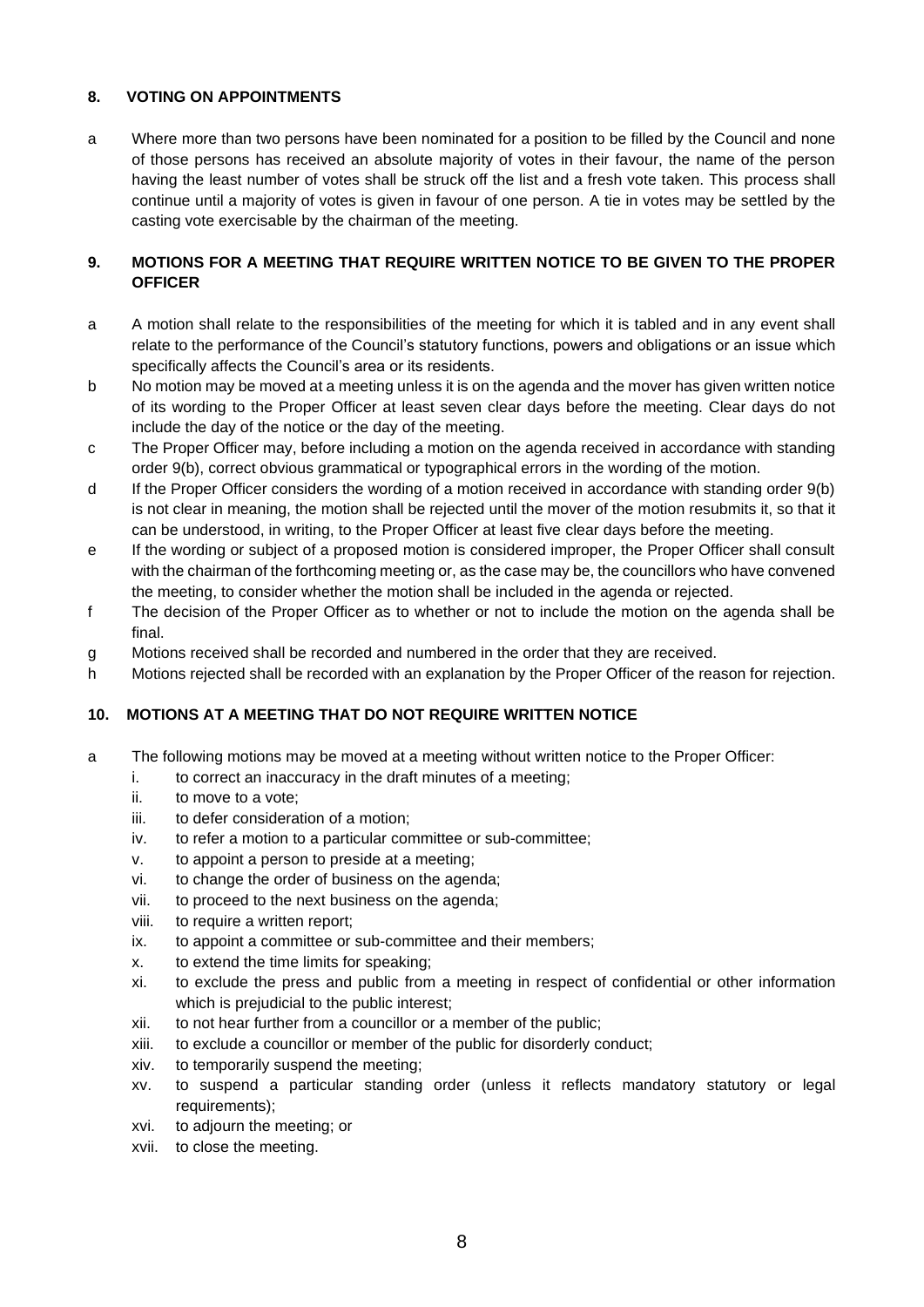#### <span id="page-8-0"></span>**11. MANAGEMENT OF INFORMATION**

*See also standing order 20.*

- **a The Council shall have in place and keep under review, technical and organisational measures to keep secure information (including personal data) which it holds in paper and electronic form. Such arrangements shall include deciding who has access to personal data and encryption of personal data.**
- **b The Council shall have in place, and keep under review, policies for the retention and safe destruction of all information (including personal data) which it holds in paper and electronic form. The Council's retention policy shall confirm the period for which information (including personal data) shall be retained or if this is not possible the criteria used to determine that period (e.g. the Limitation Act 1980).**
- **c The agenda, papers that support the agenda and the minutes of a meeting shall not disclose or otherwise undermine confidential information or personal data without legal justification.**
- **d Councillors, staff, the Council's contractors and agents shall not disclose confidential information or personal data without legal justification.**

#### <span id="page-8-1"></span>**12. DRAFT MINUTES**

- a If the draft minutes of a preceding meeting have been served on councillors with the agenda to attend the meeting at which they are due to be approved for accuracy, they shall be taken as read.
- b There shall be no discussion about the draft minutes of a preceding meeting except in relation to their accuracy. A motion to correct an inaccuracy in the draft minutes shall be moved in accordance with standing order 10(a)(i).
- c The accuracy of draft minutes, including any amendment(s) made to them, shall be confirmed by resolution and shall be signed by the chairman of the meeting and stand as an accurate record of the meeting to which the minutes relate.
- d If the chairman of the meeting does not consider the minutes to be an accurate record of the meeting to which they relate, he shall sign the minutes and include a paragraph in the following terms or to the same effect:

"The chairman of this meeting does not believe that the minutes of the meeting of the ( ) held on [date] in respect of ( ) were a correct record but his view was not upheld by the meeting and the minutes are confirmed as an accurate record of the proceedings."

- **e If the Council's gross annual income or expenditure (whichever is higher) does not exceed £25,000, it shall publish draft minutes on a website which is publicly accessible and free of charge not later than one month after the meeting has taken place.**
- f Subject to the publication of draft minutes in accordance with standing order 12(e) and standing order 20(a) and following a resolution which confirms the accuracy of the minutes of a meeting, the draft minutes or recordings of the meeting for which approved minutes exist shall be destroyed.

#### <span id="page-8-2"></span>**13. CODE OF CONDUCT AND DISPENSATIONS**

*See also standing order 3(u).*

- a All councillors and non-councillors with voting rights shall observe the code of conduct adopted by the Council.
- b Unless he has been granted a dispensation, a councillor or non-councillor with voting rights shall withdraw from a meeting when it is considering a matter in which he has a disclosable pecuniary interest. He may return to the meeting after it has considered the matter in which he had the interest.
- c Unless he has been granted a dispensation, a councillor or non-councillor with voting rights shall withdraw from a meeting when it is considering a matter in which he has another interest if so required by the Council's code of conduct. He may return to the meeting after it has considered the matter in which he had the interest.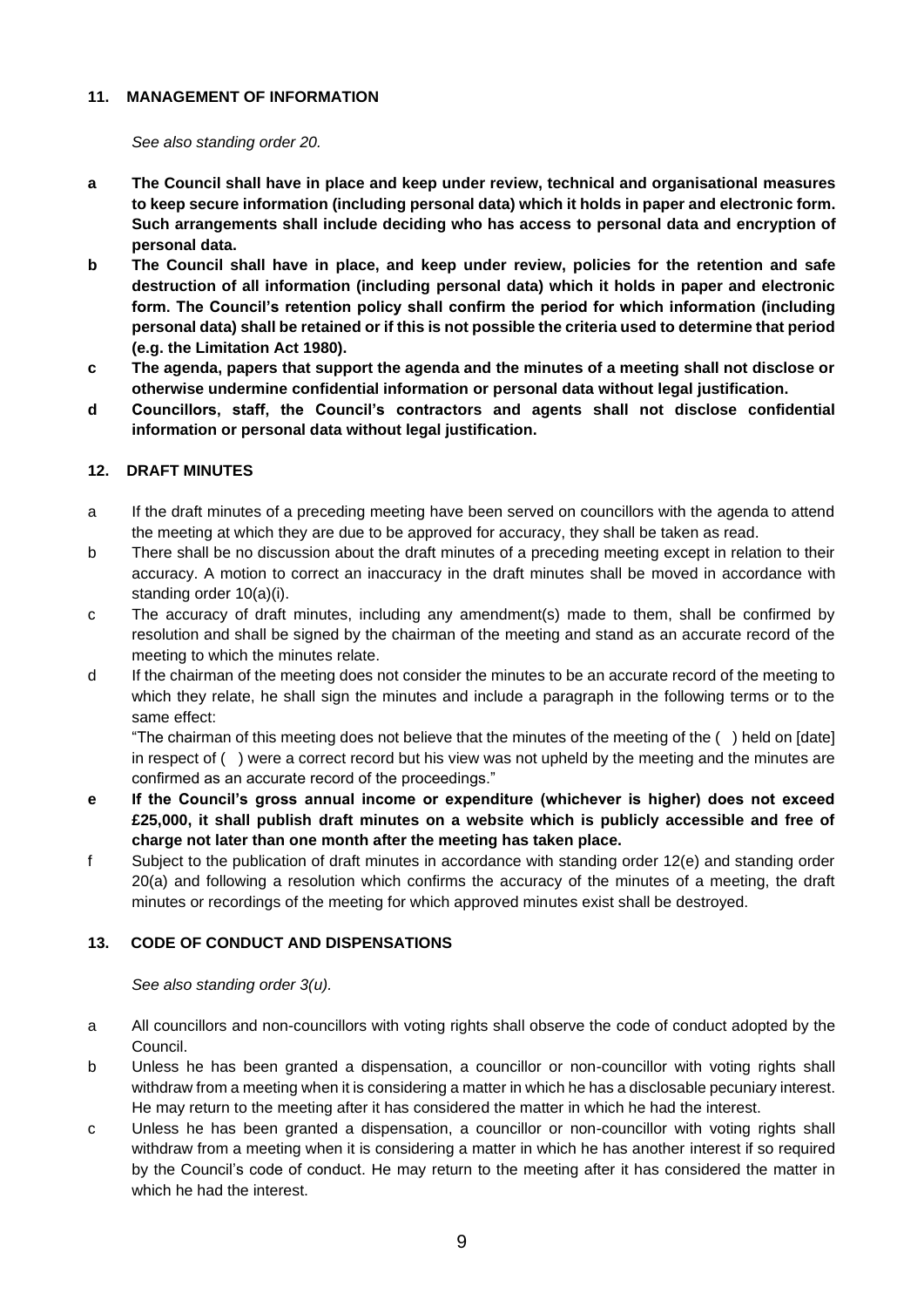- d **Dispensation requests shall be in writing and submitted to the Proper Officer** as soon as possible before the meeting, or failing that, at the start of the meeting for which the dispensation is required.
- e A decision as to whether to grant a dispensation shall be made by the Proper Officer and that decision is final.
- f A dispensation request shall confirm:
	- i. the description and the nature of the disclosable pecuniary interest or other interest to which the request for the dispensation relates;
	- ii. whether the dispensation is required to participate at a meeting in a discussion only or a discussion and a vote;
	- iii. the date of the meeting or the period (not exceeding four years) for which the dispensation is sought; and
	- iv. an explanation as to why the dispensation is sought.
- g Subject to standing orders 13(d) and (f), a dispensation request shall be considered by the Proper Officer before the meeting or, if this is not possible, at the start of the meeting for which the dispensation is required.
- h **A dispensation may be granted in accordance with standing order 13(e) if having regard to all relevant circumstances any of the following apply:**
	- **i. without the dispensation the number of persons prohibited from participating in the particular business would be so great a proportion of the meeting transacting the business as to impede the transaction of the business;**
	- **ii. granting the dispensation is in the interests of persons living in the Council's area; or**
	- **iii. it is otherwise appropriate to grant a dispensation.**
- i Councillors with a personal and prejudicial interest in relation to any item of business being transacted at a meeting may (i) make representations, (ii) answer questions and (iii) give evidence relating to the business being transacted but must, thereafter, leave the room or chamber.

If paragraph 12(2) of the code of conduct contained in the Local Authorities (Model Code of Conduct) Order 2007 (SI No.1159) has been adopted by the Council or pursuant to relevant provisions in a statutory code of conduct in force at the time, councillors may exercise the rights contained in standing order 13(i) above only if members of the public are permitted to (i) make representations, (ii) answer questions and (iii) give evidence relating to the business being transacted.

#### <span id="page-9-0"></span>**14. CODE OF CONDUCT COMPLAINTS**

- a Upon notification by the District Council that it is dealing with a complaint that a councillor or noncouncillor with voting rights has breached the Council's code of conduct, the Proper Officer shall, subject to standing order 11, report this to the Council.
- b Where the notification in standing order 14(a) relates to a complaint made by the Proper Officer, the Proper Officer shall notify the Chairman of Council of this fact, and the Chairman shall nominate another staff member to assume the duties of the Proper Officer in relation to the complaint until it has been determined and the Council has agreed what action, if any, to take in accordance with standing order 14(d).
- c The Council may:
	- i. provide information or evidence where such disclosure is necessary to investigate the complaint or is a legal requirement;
	- ii. seek information relevant to the complaint from the person or body with statutory responsibility for investigation of the matter;
- d **Upon notification by the District Council that a councillor or non-councillor with voting rights has breached the Council's code of conduct, the Council shall consider what, if any, action to take against him. Such action excludes disqualification or suspension from office.**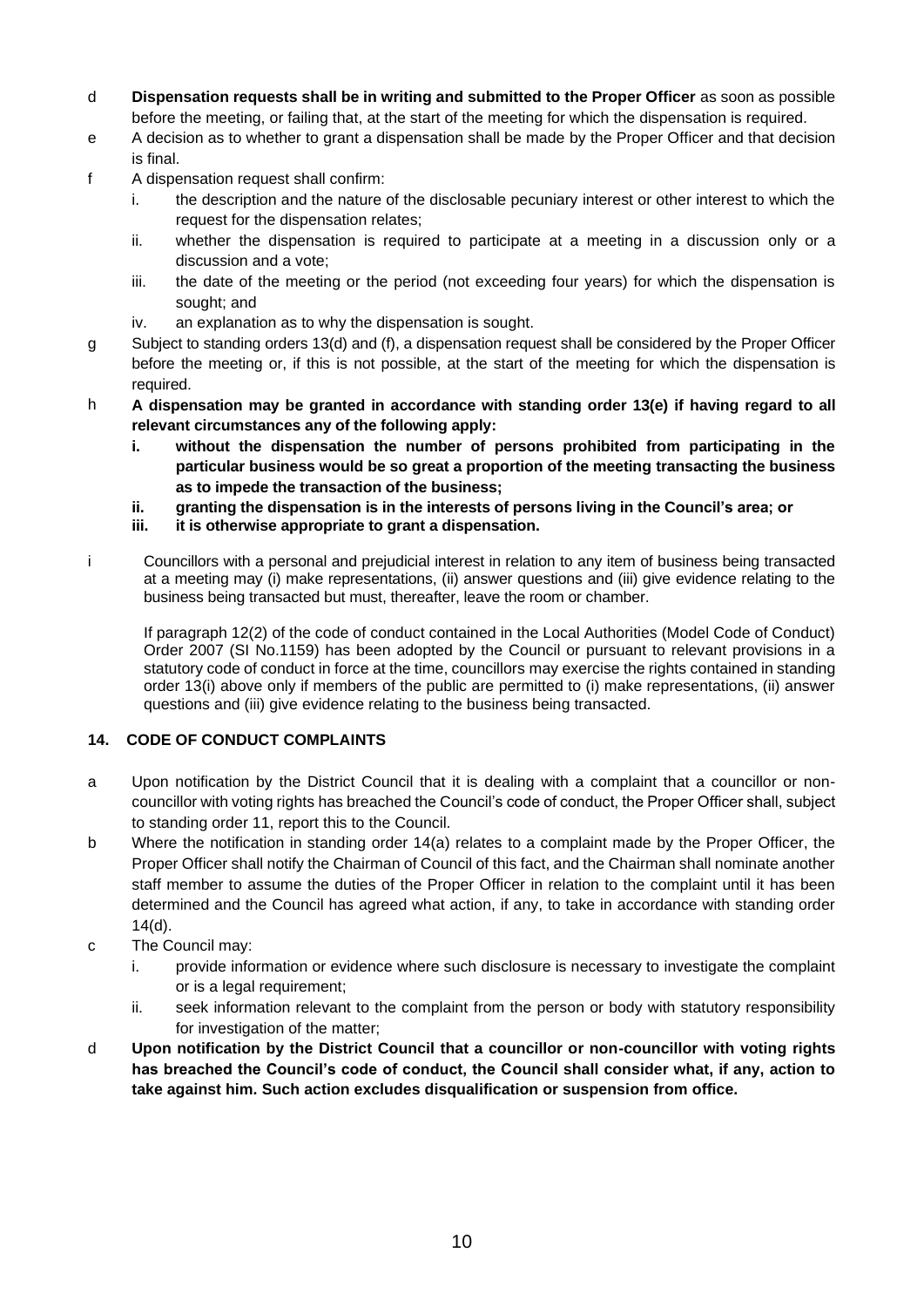#### <span id="page-10-0"></span>**15. PROPER OFFICER**

- a The Proper Officer shall be the clerk.
- b The Proper Officer shall:
	- i. **at least three clear days before a meeting of the council, a committee** or a sub-committee**,**
		- **serve on councillors by delivery or post at their residences or by email authenticated in such manner as the Proper Officer thinks fit, a signed summons confirming the time, place and the agenda (provided the councillor has consented to service by email), and**
		- **Provide, in a conspicuous place, public notice of the time, place and agenda (provided that the public notice with agenda of an extraordinary meeting of the Council convened by councillors is signed by them).**

*See standing order 3(b) for the meaning of clear days for a meeting of a full council and standing order 3(c) for the meaning of clear days for a meeting of a committee;*

- ii. subject to standing order 9, include on the agenda all motions in the order received unless a councillor has given written notice at least five days before the meeting confirming his withdrawal of it;
- iii. **convene a meeting of the Council for the election of a new Chairman of the Council, occasioned by a casual vacancy in his office;**
- iv. **facilitate inspection of the minute book by local government electors;**
- v. **receive and retain copies of byelaws made by other local authorities;**
- vi. hold acceptance of office forms from councillors;
- vii. hold a copy of every councillor's register of interests;
- viii. assist with responding to requests made under freedom of information legislation and rights exercisable under data protection legislation, in accordance with the Council's relevant policies and procedures;
- ix. liaise, as appropriate, with the Council's Data Protection Officer (if appointed);
- x. receive and send general correspondence and notices on behalf of the Council except where there is a resolution to the contrary;
- xi. assist in the organisation of, storage of, access to, security of and destruction of information held by the Council in paper and electronic form subject to the requirements of data protection and freedom of information legislation and other legitimate requirements (e.g. the Limitation Act 1980);
- xii. arrange for legal deeds to be executed; (*see also standing order 23);*
- xiii. arrange or manage the prompt authorisation, approval, and instruction regarding any payments to be made by the Council in accordance with its financial regulations;
- xiv. record every planning application notified to the Council and the Council's response to the local planning authority in a book for such purpose;
- xv. refer a planning application received by the Council to the Chairman or in his absence the Vice-Chairman of the Council within two working days of receipt to facilitate a planning meeting if the nature of a planning application requires consideration before the next ordinary meeting of the Council.
- xvi. manage access to information about the Council via the publication scheme; and
- xvii. retain custody of the seal of the Council (if there is one) which shall not be used without a resolution to that effect.

(s*ee also standing order 23).*

#### <span id="page-10-1"></span>**16. RESPONSIBLE FINANCIAL OFFICER**

a The Council shall appoint appropriate person(s) to undertake the work of the Responsible Financial Officer when the Responsible Financial Officer is absent.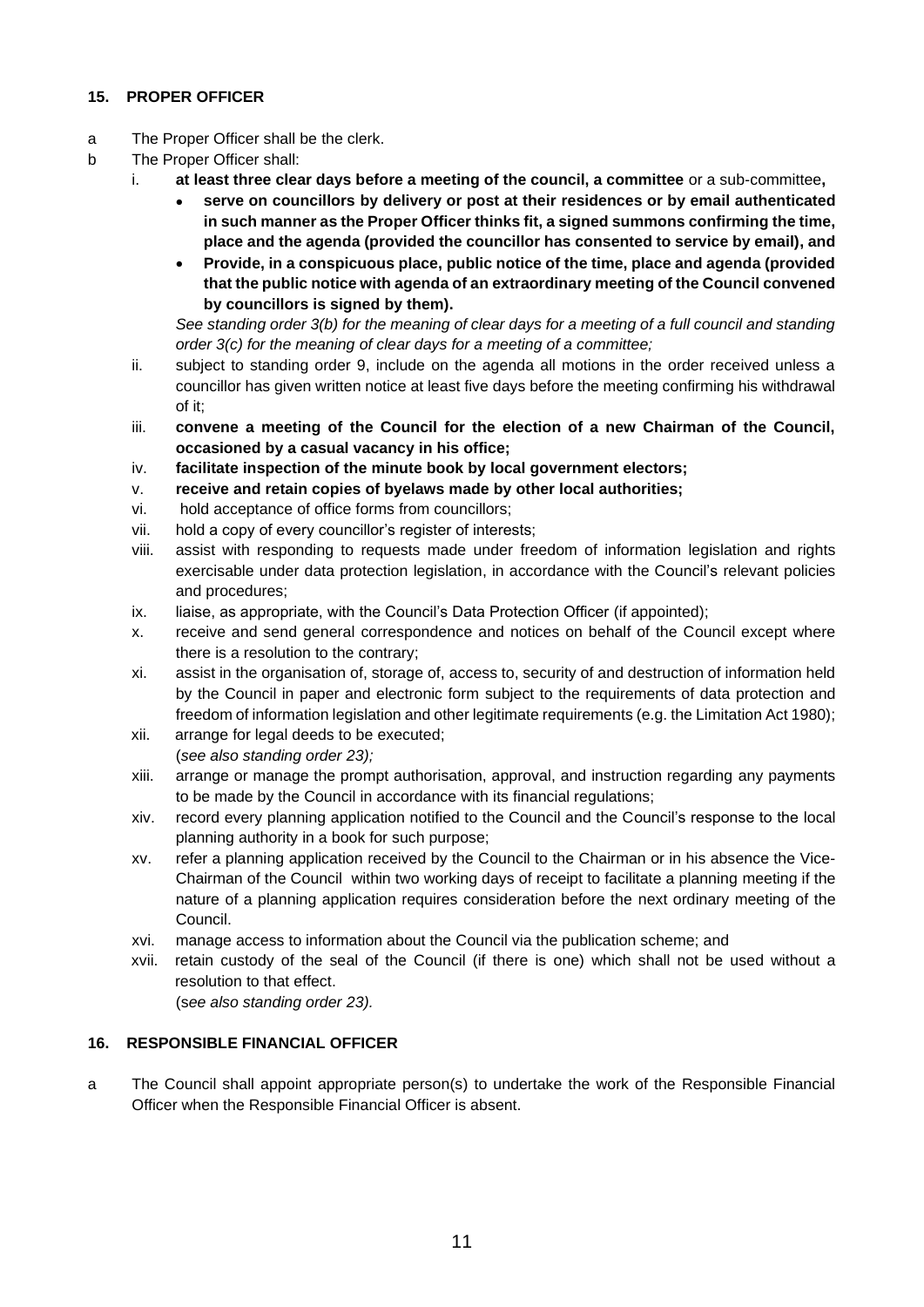#### <span id="page-11-0"></span>**17. ACCOUNTS AND ACCOUNTING STATEMENTS**

- a "Proper practices" in standing orders refer to the most recent version of "Governance and Accountability for Local Councils – a Practitioners' Guide".
- b All payments by the Council shall be authorised, approved and paid in accordance with the law, proper practices and the Council's financial regulations.
- c The Responsible Financial Officer shall supply to each councillor as soon as practicable after 30 June, 30 September and 31 December in each year a statement to summarise:
	- i. the Council's aggregate receipts and payments (or income and expenditure) for the year to date; ii. the balances held at the end of the quarter being reported and

which includes a comparison with the budget for the financial year and highlights any actual or potential overspends.

- d As soon as possible after the financial year end at 31 March, the Responsible Financial Officer shall provide:
	- i. each councillor with a statement summarising the Council's receipts and payments (or income and expenditure) for the last quarter and the year to date for information; and
	- ii. to the Council the accounting statements for the year in the form of Section 2 of the annual governance and accountability return, as required by proper practices, for consideration and approval.
- e The year-end accounting statements shall be prepared in accordance with proper practices and apply the form of accounts determined by the Council (receipts and payments, or income and expenditure) for the year to 31 March. A completed draft annual governance and accountability return shall be presented to all councillors at least 14 days prior to anticipated approval by the Council. The annual governance and accountability return of the Council, which is subject to external audit, including the annual governance statement, shall be presented to the Council for consideration and formal approval before 30 June.

#### <span id="page-11-1"></span>**18. FINANCIAL CONTROLS AND PROCUREMENT**

- a The Council shall consider and approve financial regulations drawn up by the Responsible Financial Officer, which shall include detailed arrangements in respect of the following:
	- i. the keeping of accounting records and systems of internal controls;
	- ii. the assessment and management of financial risks faced by the Council;
	- iii. the work of the independent internal auditor in accordance with proper practices and the receipt of regular reports from the internal auditor, which shall be required at least annually;
	- iv. the inspection and copying by councillors and local electors of the Council's accounts and/or orders of payments; and
	- v. whether contracts with an estimated value below **£25,000** due to special circumstances are exempt from a tendering process or procurement exercise.
- b Financial regulations shall be reviewed regularly and at least annually for fitness of purpose.
- c **A public contract regulated by the Public Contracts Regulations 2015 with an estimated value in excess of £25,000 but less than the relevant thresholds in standing order 18(f) is subject to Regulations 109-114 of the Public Contracts Regulations 2015 which include a requirement on the Council to advertise the contract opportunity on the Contracts Finder website regardless of what other means it uses to advertise the opportunity, unless it proposes to use an existing list of approved suppliers (framework agreement).**
- d Subject to additional requirements in the financial regulations of the Council, the tender process for contracts for the supply of goods, materials, services or the execution of works shall include, as a minimum, the following steps:
	- i. a specification for the goods, materials, services or the execution of works shall be drawn up;
	- ii. an invitation to tender shall be drawn up to confirm (i) the Council's specification (ii) the time, date and address for the submission of tenders (iii) the date of the Council's written response to the tender and (iv) the prohibition on prospective contractors contacting councillors or staff to encourage or support their tender outside the prescribed process;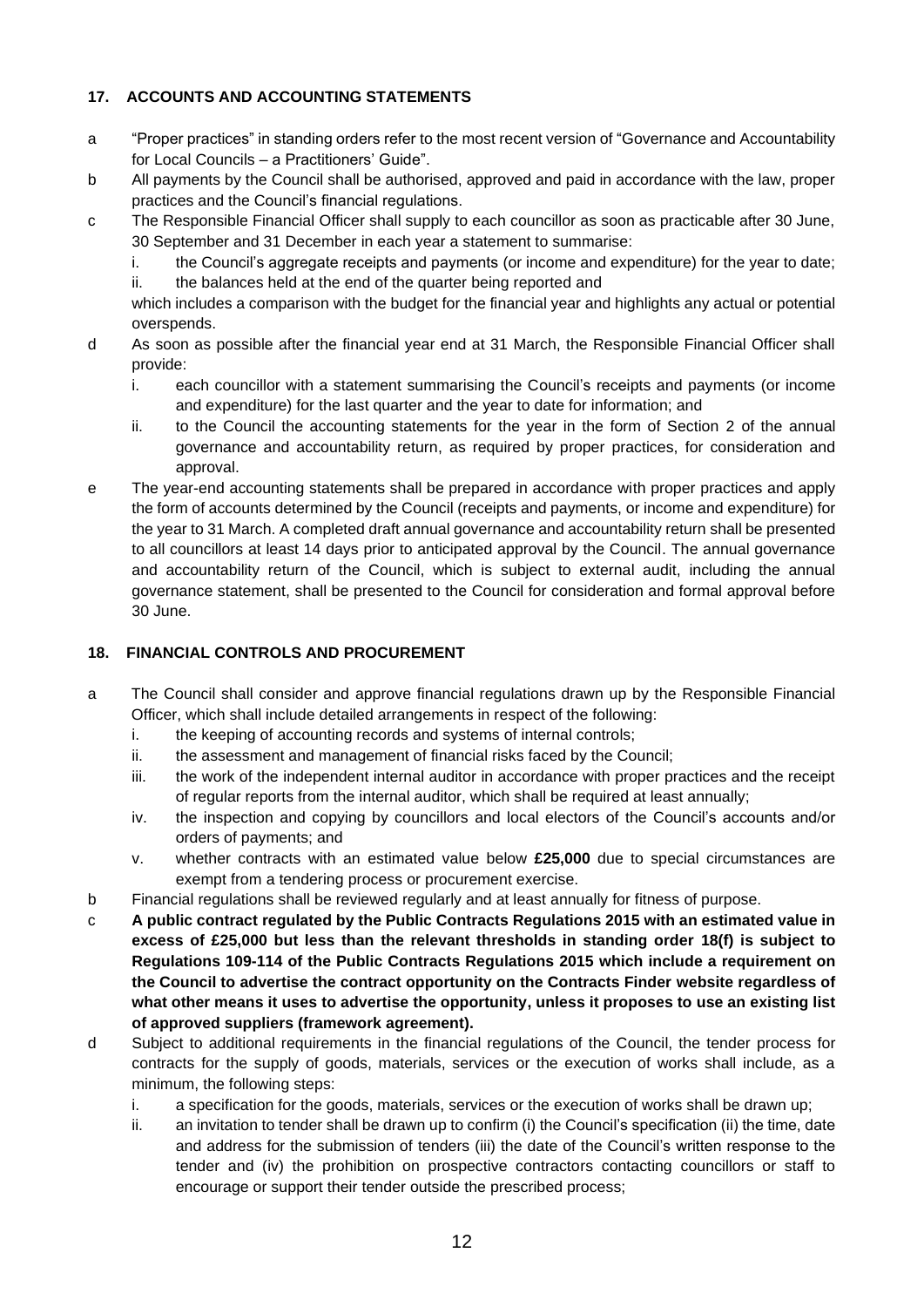- iii. the invitation to tender shall be advertised in a local newspaper and in any other manner that is appropriate;
- iv. tenders are to be submitted in writing in a sealed marked envelope addressed to the Proper Officer;
- v. tenders shall be opened by the Proper Officer in the presence of at least one councillor after the deadline for submission of tenders has passed;
- vi. tenders are to be reported to and considered by the appropriate meeting of the Council or a committee or sub-committee with delegated responsibility.
- e Neither the Council, nor a committee or a sub-committee with delegated responsibility for considering tenders, is bound to accept the lowest value tender.
- f **A public contract regulated by the Public Contracts Regulations 2015 with an estimated value in excess of £189,330 for a public service or supply contract or in excess of £4,733,252 for a public works contract; or £663,540 for a social and other specific services contract (or other thresholds determined by the European Commission every two years and published in the Official Journal of the European Union (OJEU)) shall comply with the relevant procurement procedures and other requirements in the Public Contracts Regulations 2015 which include advertising the contract opportunity on the Contracts Finder website and in OJEU.**
- g **A public contract in connection with the supply of gas, heat, electricity, drinking water, transport services, or postal services to the public; or the provision of a port or airport; or the exploration for or extraction of gas, oil or solid fuel with an estimated value in excess of £378,660 for a supply, services or design contract; or in excess of £4,733,252 for a works contract; or £663,540 for a social and other specific services contract (or other thresholds determined by the European Commission every two years and published in OJEU) shall comply with the relevant procurement procedures and other requirements in the Utilities Contracts Regulations 2016.**

#### <span id="page-12-0"></span>**19. HANDLING STAFF MATTERS**

- a A matter personal to a member of staff that is being considered by a meeting of Full Council or the Personnel & Finance Comittee is subject to standing order 11.
- b Subject to the Council's policy regarding absences from work, the Proper Officer shall notify the chairman of the Personnel & Finance committee or, if he is not available, the vice-chairman of the Personnel & Finance Committee of absence occasioned by illness or other reason and that person shall report such absence to Personnel & Finance Committee at its next meeting.
- c The chairman of the Personnel & Finance committee or in his absence, the vice-chairman shall upon a resolution conduct a review of the performance and annual appraisal of the work of the Proper Officer. The reviews and appraisal shall be reported in writing and are subject to approval by resolution by the Personnel & Finance Committee.
- d Subject to the Council's policy regarding the handling of grievance matters, the Proper Officer shall contact the chairman of the Personnel & Finance committee or in his absence, the vice-chairman of the Personnel & Finance committee in respect of an informal or formal grievance matter, and this matter shall be reported back and progressed by resolution of the Personnel & Finance committee.
- e Subject to the Council's policy regarding the handling of grievance matters, if an informal or formal grievance matter raised by the Proper Officer relates to the chairman or vice-chairman of the Personnel & Finance committee, this shall be communicated to another member of the Personnel & Finance committee which shall be reported back and progressed by resolution of the Personnel & Finance committee.
- f Any persons responsible for all or part of the management of staff shall treat as confidential the written records of all meetings relating to their performance, capabilities, grievance or disciplinary matters.
- g In accordance with standing order 11(a), only the Proper Officer and Chairman of the Council/Personal and Finance committee shall have access to staff records referred to in standing order 19(f).

#### <span id="page-12-1"></span>**20. RESPONSIBILITIES TO PROVIDE INFORMATION**

 *See also standing order 21.*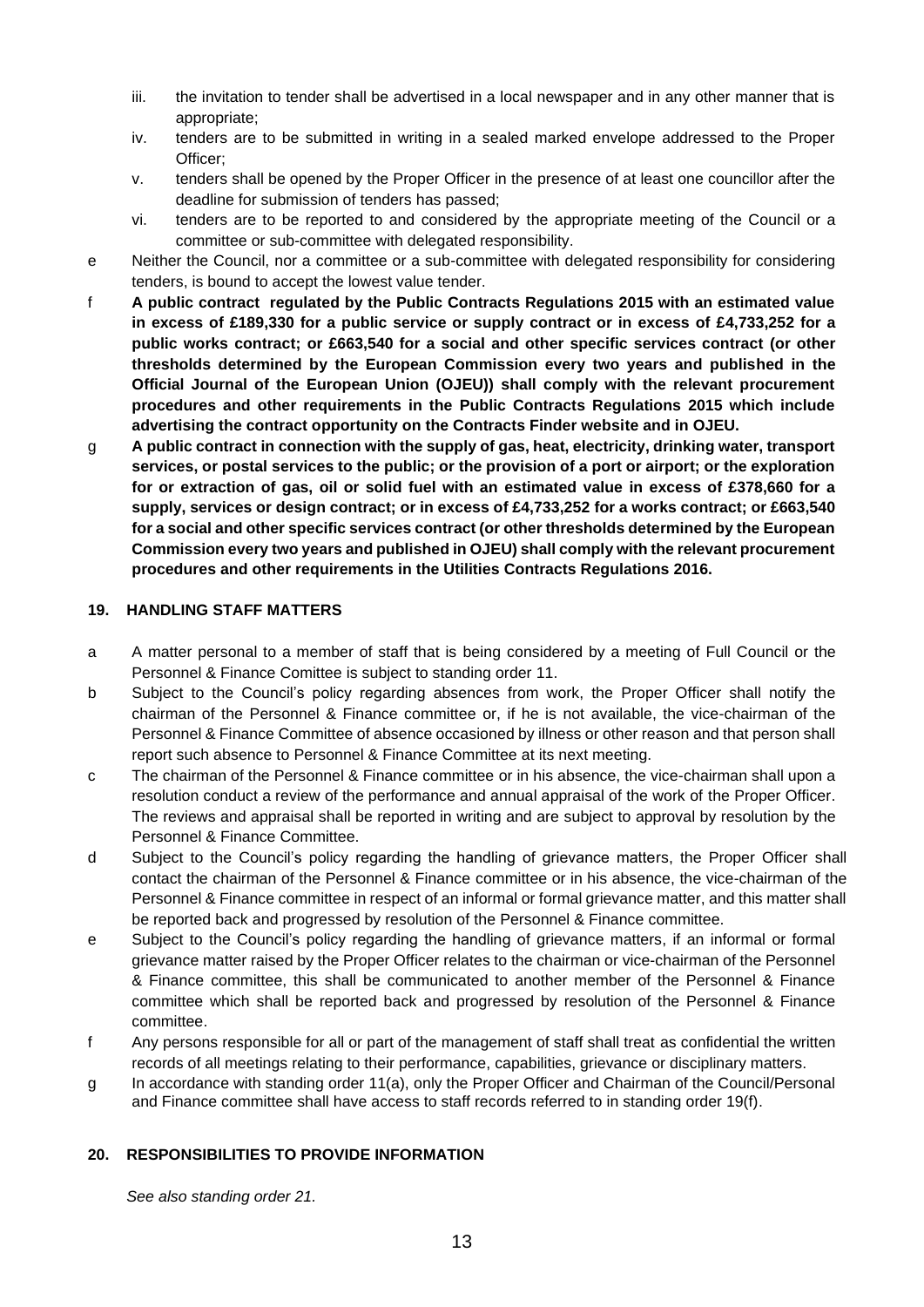- a **In accordance with freedom of information legislation, the Council shall publish information in accordance with its publication scheme and respond to requests for information held by the Council.**
- b **The Council, shall publish information in accordance with the requirements of the Local Government (Transparency Requirements) (England) Regulations 2015**.

#### <span id="page-13-0"></span>**21. RESPONSIBILITIES UNDER DATA PROTECTION LEGISLATION**

 (Below is not an exclusive list).  *See also standing order 11.*

- a **The Council may appoint a Data Protection Officer.**
- b **The Council shall have policies and procedures in place to respond to an individual exercising statutory rights concerning his personal data.**
- c **The Council shall have a written policy in place for responding to and managing a personal data breach.**
- d **The Council shall keep a record of all personal data breaches comprising the facts relating to the personal data breach, its effects and the remedial action taken.**
- e **The Council shall ensure that information communicated in its privacy notice(s) is in an easily accessible and available form and kept up to date.**
- f **The Council shall maintain a written record of its processing activities.**

#### <span id="page-13-1"></span>**22. RELATIONS WITH THE PRESS/MEDIA**

a Requests from the press or other media for an oral or written comment or statement from the Council, its councillors or staff shall be handled in accordance with the Council's policy in respect of dealing with the press and/or other media.

#### <span id="page-13-2"></span>**23. EXECUTION AND SEALING OF LEGAL DEEDS**

 *See also standing orders 15(b)(xi) and (xvi).*

- a A legal deed shall not be executed on behalf of the Council unless authorised by a resolution.
- **b Subject to standing order 23(a), any two councillors may sign, on behalf of the Council, any deed required by law and the Proper Officer shall witness their signatures.**

#### <span id="page-13-3"></span>**24. COMMUNICATING WITH DISTRICT AND COUNTY OR UNITARY COUNCILLORS**

- a An invitation to attend a meeting of the Council shall be sent, together with the agenda, to the ward councillor(s) of the District and County Council OR Unitary Council representing the area of the Council.
- b Unless the Council determines otherwise, a copy of each letter sent to the District and County Council OR Unitary Council shall be sent to the ward councillor(s) representing the area of the Council.

#### <span id="page-13-4"></span>**25. RESTRICTIONS ON COUNCILLOR ACTIVITIES**

- a Unless duly authorised no councillor shall:
	- i. inspect any land and/or premises which the Council has a right or duty to inspect; or
	- ii. issue orders, instructions or directions.

#### <span id="page-13-5"></span>**26. STANDING ORDERS GENERALLY**

a All or part of a standing order, except one that incorporates mandatory statutory or legal requirements, **(in bold type throughout this document)** may be suspended by resolution in relation to the consideration of an item on the agenda for a meeting.